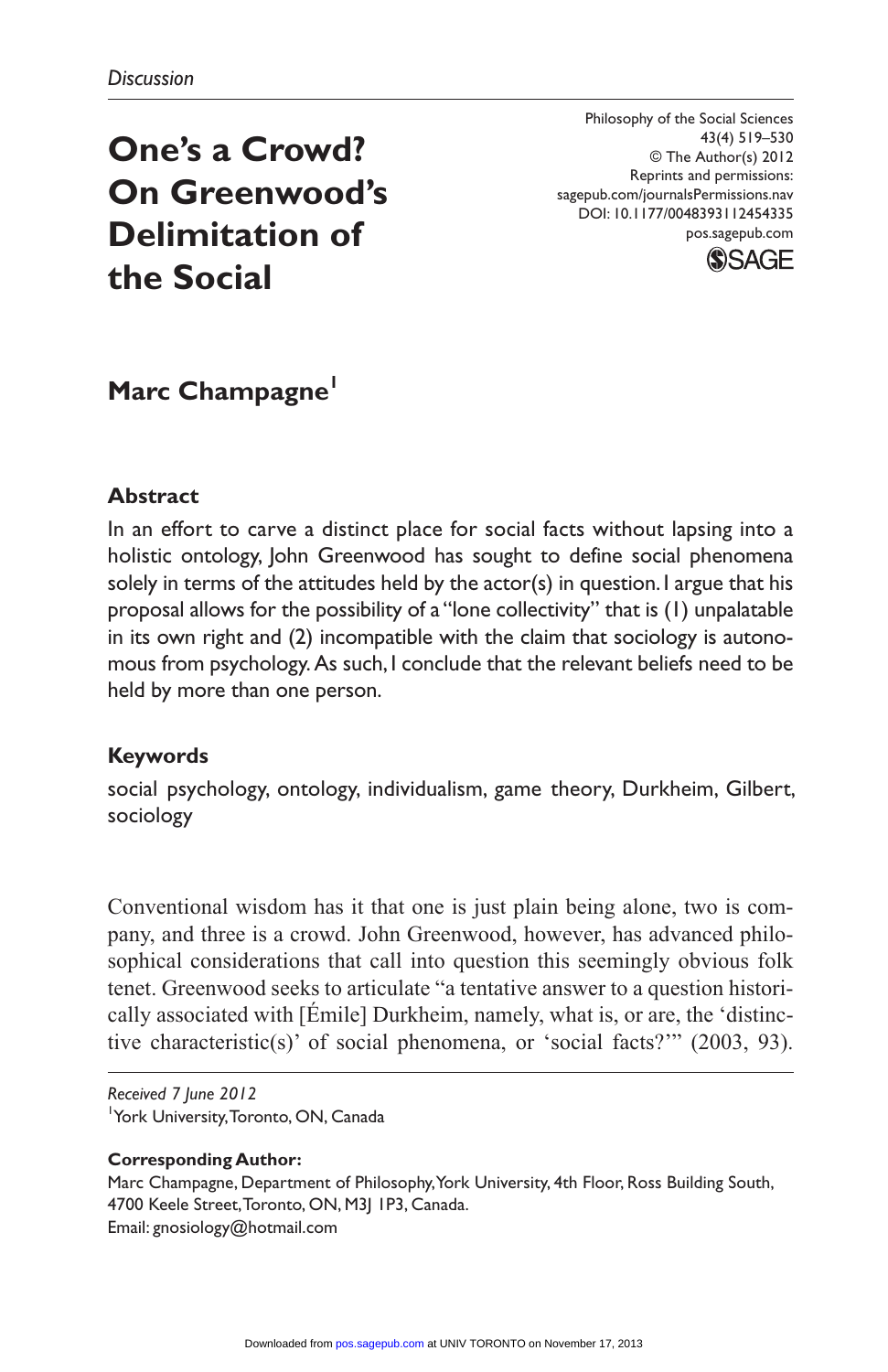Whereas Durkheim ([1895] 1990, 50-59) originally argued for the reality of social facts mainly by highlighting their causal efficacy and independence from any given individual's will, Greenwood builds on the work of Margaret Gilbert (1992) and suggests that "a belief is a social belief if and only if it is held by an individual because and on condition that other members of a social group are represented as holding that (or another) belief" (Greenwood 2003, 95; see also his 1989). Although Greenwood praises Durkheim for insisting that "many social forms of cognition, emotion and behavior . . . are not social because they are imitated. Rather, they are imitated because they are social" (Greenwood 2003, 98), he is palpably uncomfortable with the circularity at hand. In Greenwood's estimate, "one virtue of Gilbert's work is that it gives such notions analytic respectability" (1991, 223).

What I want to do in this article is unpack an unforeseen ramification of Greenwood's proposal. I try to show that, without a further requirement that the relevant belief(s) be held by more than one individual, Greenwood's criterion opens up counterintuitive possibilities about "lone collectivity" most would deem unacceptable. Accordingly, I conclude that Greenwood cannot hold fast to his belief-based account without relinquishing the autonomy of sociology from (cognitive) psychology and that, as a result, a choice in commitments is called for.

## **Delimiting the Social**

The idea of the "social" is typically defined in contradistinction with the "natural." It may therefore appear as something of an oddity that the philosophical underpinnings of sociology as a discipline originally consisted in highlighting how conventional mores can impinge on individuals with the same (mind-independent) force as brute causal events. Durkheim wrote, "When I perform my duties as a brother, a husband or a citizen and carry out the commitments I have entered into, I fulfil obligations which are defined in law and custom *and which are external to myself and my actions*" ([1895] 1990, 50; emphasis added). Alluding to this feature is both conducive and nonconducive to securing a robust foundation for sociology. It is conducive in that it shows social facts to have a hardcore reality that can be readily experienced by subjects, much in the same manner that the natural sciences expose observers and/or instruments to external happenings to verify that their theories indeed bear on the world. Durkheim rightly observes, "If I attempt to violate the rules of law [these coercive powers] react against me so as to forestall my action" ([1895] 1990, 51). In this sense, someone who doubts the causal efficacy of society as an entity can test its existence by challenging its norms and seeing what ensues.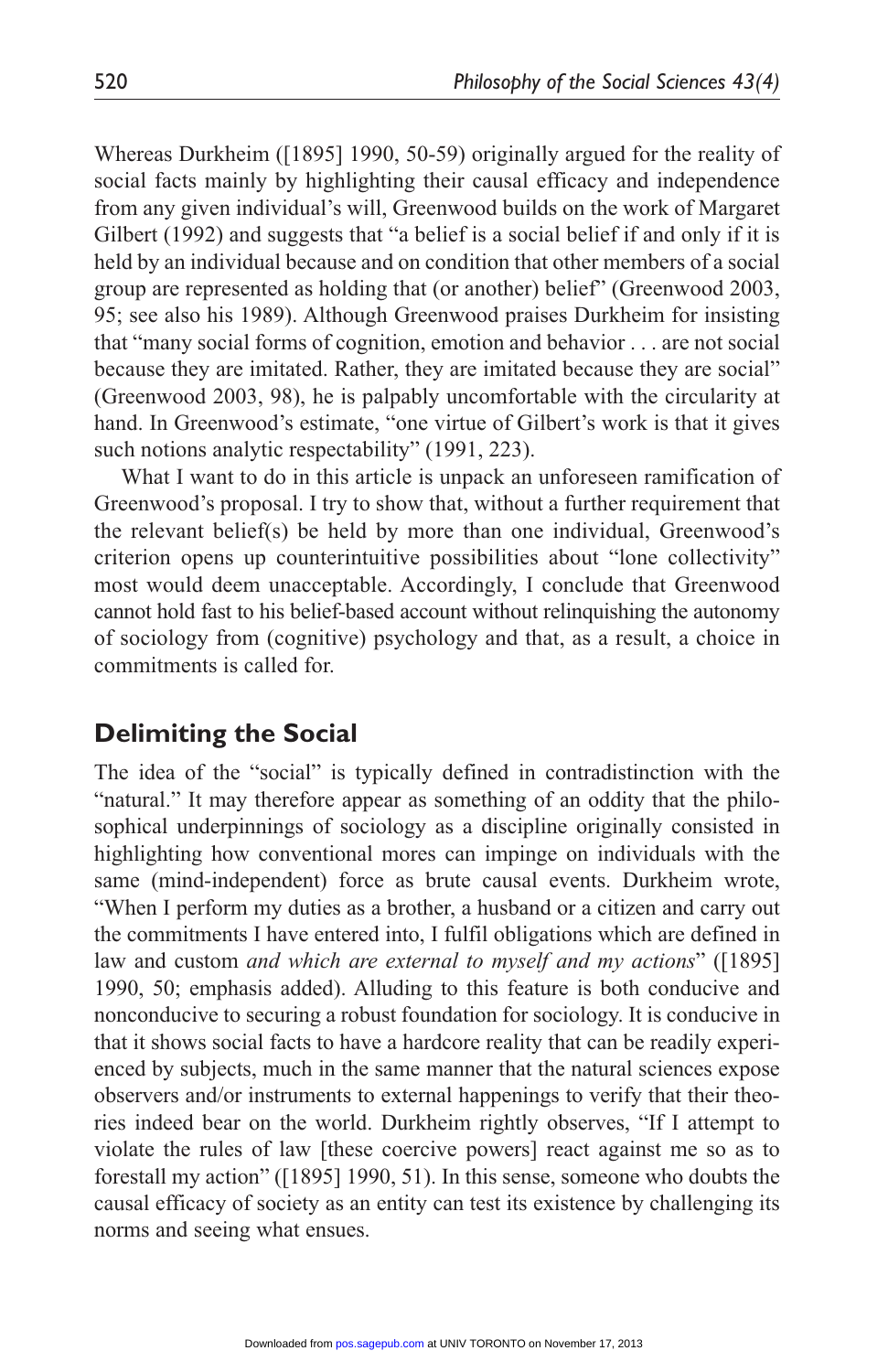This would seem to speak in favor of the distinct ontological status of social facts. Underscoring this kinship, however, effectively undermines the idea that such facts are distinct from natural ones. Consider a sheriff's hand as it imposes the law on a criminal. Why should this forceful intervention from without the purview of one's agentive control be regarded as any different from, say, a rolling stone falling on one? After all, the vectors involved in both cases are on a par, qua forces with direction. What, then, could license the philosophical claim that physics is somehow ill-equipped to study one of them? The more we play up the causal efficacy of social facts, the more we invite the reductionist retort that they can and ought to be assimilated to the remainder of the more straightforward natural world. Such a perspective hardly motivates the need for a distinct methodology. In a sense, the insistence on factuality succeeds in showing that social facts deserve attention but not that social facts deserve attention *in their own right*.

This leads Greenwood to conclude that "externality and causal influence . . . are not properties that distinguish social phenomena from non-social phenomena," since these traits are shared by "Golgi bodies, hydrochloric acids, ball bearings, and electromagnetic fields" (2003, 94). Unlike Durkheim, who had hoped that highlighting a kinship with efficient causation would result in a transfer of ontological legitimacy profiting social phenomena, Greenwood glosses this affinity as a conflation that obscures more than it reveals. From an exegetic standpoint, Greenwood (2004, 74-76) thinks that, despite his rhetoric to the contrary, Durkheim was not really committed to the autonomy of sociology with respect to psychology (I do not engage with this heterodox reading). Distancing himself from a holistic ontology that would countenance "supra-individuals 'over and above' the individuals who compose them," Greenwood (2003, 95) thus turns to the less contentious notion of *belief* to articulate a more focused definition of the social.

Following Margaret Gilbert (1992), Greenwood (1989; 2003) suggests that it is both necessary and sufficient that a belief be regarded by its holder (rightly or wrongly) as shared by other members of some group to count as a *social* belief. This introduces a new level of sophistication in the categorization of social kinds. Specifically, it now requires that a researcher inquire into the metacognitive states of the individuals composing a given group. Not only must an agent have a certain belief, but she must also have at least one further belief about that belief. It is at this second-order level, Greenwood argues, that we encounter the essential "mark" of the social. In the final analysis, then, the ontological site of sociality is the (individual) psyche, thus sparing Greenwood from holism.

Unlike Gilbert and other theorists of joint action, Greenwood is not trying to provide an explanation of coordinated behavior within groups. While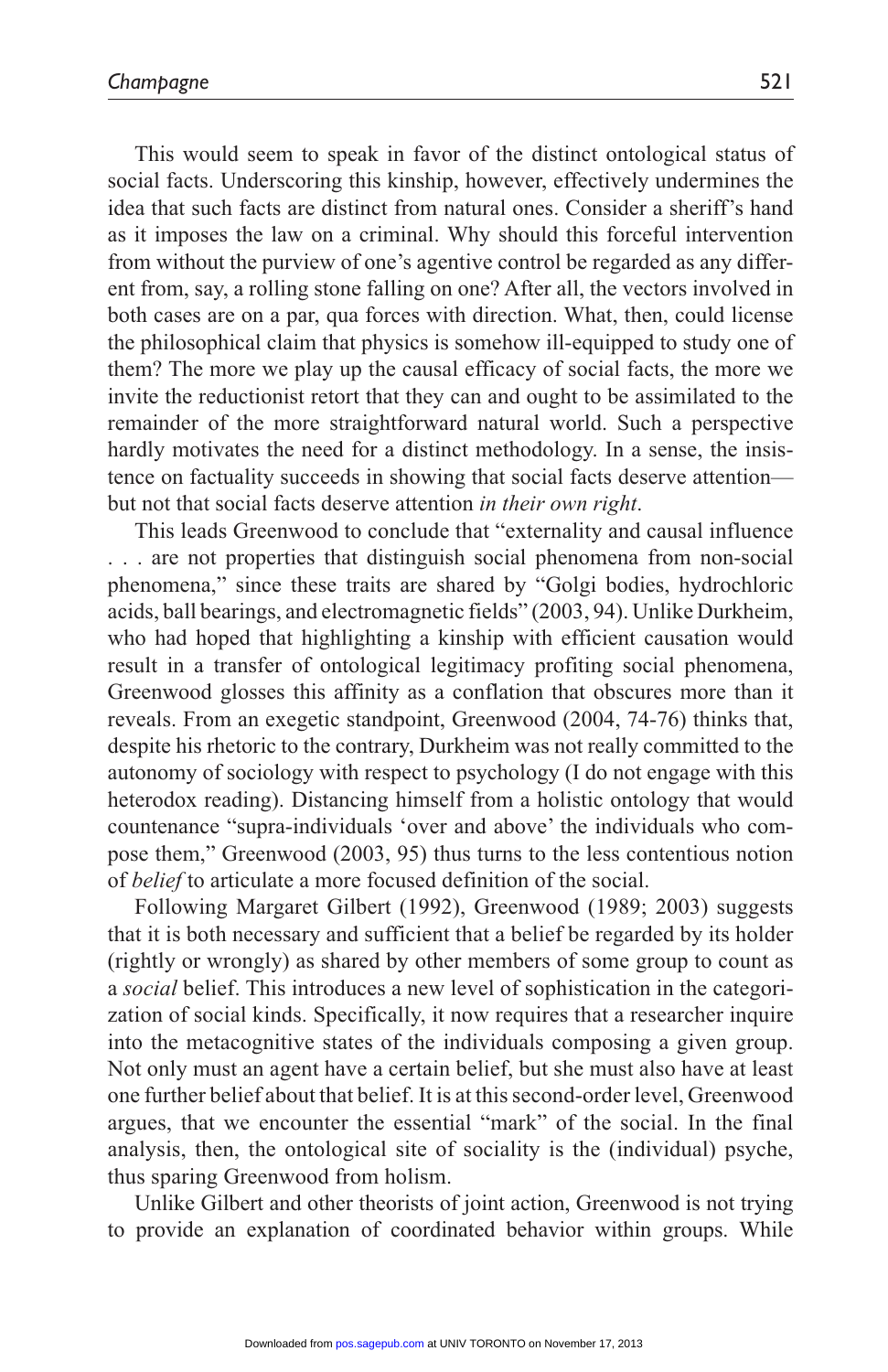Greenwood's account can certainly be extended to include some cooperative (as well as some competitive) behavior, this is not the primary focus of his account, which is to explicate the social orientation of many beliefs, attitudes, and behavior to the represented beliefs, attitudes, and behavior of members of social groups. For Greenwood, the critical distinction is between beliefs or attitudes held *socially*—beliefs or attitudes held because and on condition that members of social groups are represented as holding these beliefs or attitudes and beliefs or attitudes held *individually*, for reasons or causes independent of whether any members of social groups are represented as holding these beliefs or attitudes. Thus, using Greenwood's example, a Catholic's belief that abortion is wrong is a social belief if it is held because and on condition that other Catholics are represented as holding this belief. In contrast, a Catholic's belief that abortion is wrong is an individual belief if it is held for reasons or causes independent of whether any other Catholics or members of any other group are represented as holding this belief (if, for example, the individual has accepted rational arguments or evidence for this belief or has unthinkingly acquired it as a child). Absent this orientation toward others, Greenwood contends that the beliefs or attitudes shared by a population of individuals (or even by a social group) are not social beliefs.

## **An Unacceptable Consequence**

A couple of methodological consequences follow from Greenwood's criterion—some good, some not so good. First, social groups are not to be carved by discerning patterns that emerge from aggregate behavior (e.g., Pettit 2009). Rather, the practice of reason giving becomes paramount: for one to properly delimit the social, there has to be a working assumption that, in principle, a person could adduce some rationale for doing/thinking what she does/think. Minimally, the narrative envisaged must be intelligible enough to convey something along the lines that "I do/think this *because they* do/think it *too*"—the specific placeholders being filled according to circumstance. As Greenwood remarks, this perspective has the benefit of disburdening one from commitment to any substantive content(s): "On this account, social beliefs and attitudes are not restricted in any way by their contents or objects: they can have any content whatsoever, so long as the belief or attitude is held socially" (2003, 96-97). Occult posits are also nicely avoided, being supplanted by a far less controversial appeal to individual mental states, which now assume the entire explanatory burden. In a sense, the actors alone become the guarantors of the social realm, tracing its outline on account of their second-order beliefs and attitudes.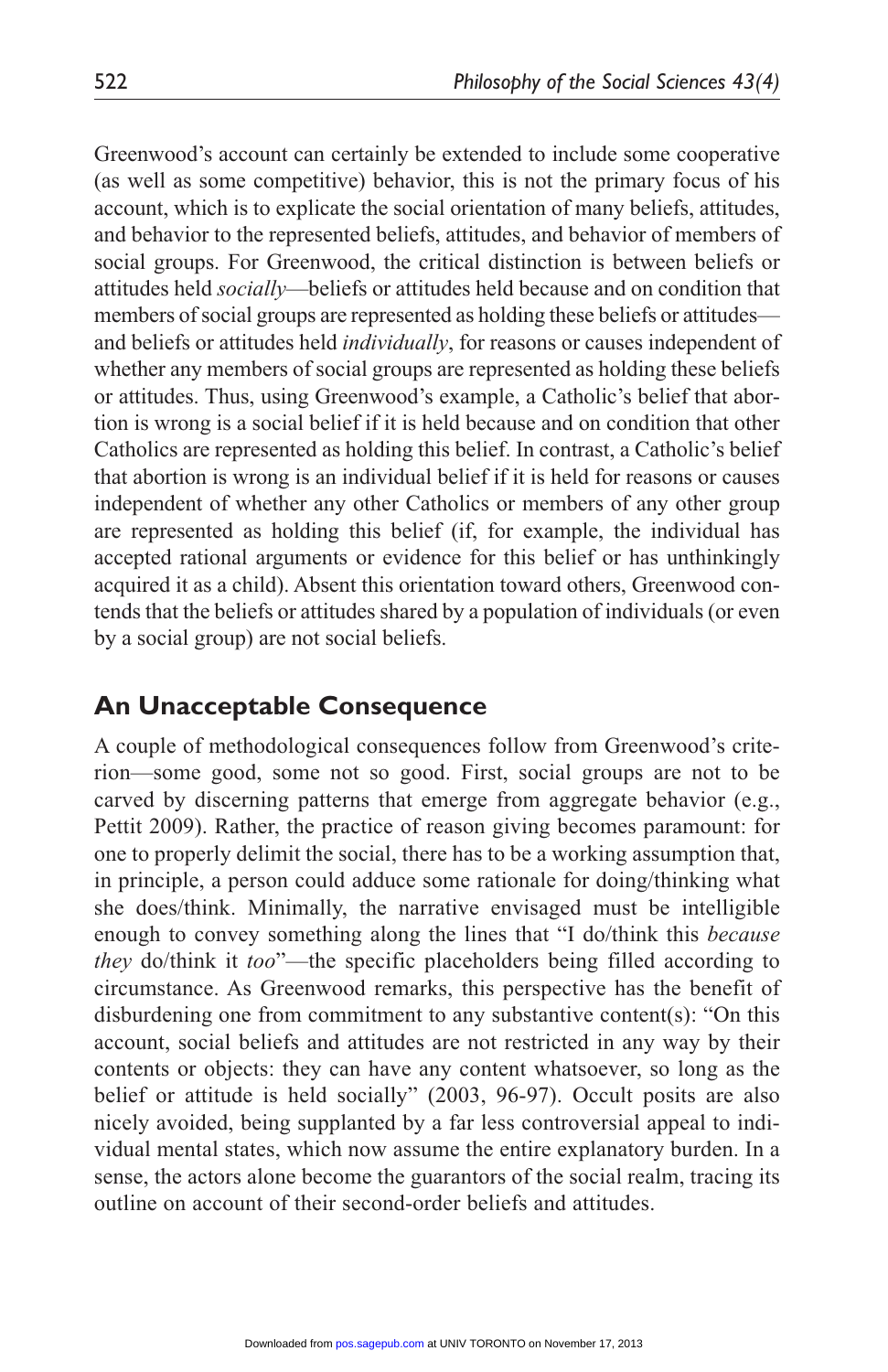From an epistemological standpoint, this raises the question of how best to individuate the relevant second-order mental states. Is it simply a matter of recording prompted introspective reports, or should we introduce different (say, behavioral) criteria capable of rendering a verdict even where no such reports are available? If we adopt the latter approach and if, moreover, introspective narratives are available, how are we to adjudicate conflicting evidence (Føllesdal 1982, 310)? The tension between first- and third-person perspectives is of course not unique to the philosophy of the social sciences, and one should not expect a satisfactory account to solve the more persistent problems of Western epistemology. Still, there is a long-standing tradition of antipsychologism in sociology and philosophy that gives short shrift to data acquired by means of first-person introspection. Kirk Ludwig, for example, has recently argued that a satisfactory account of "joint intentional action does not require any special attention to mutual beliefs, or any robust belief requirement at all" (2007, 387). Despite sharing Ludwig's general distrust of holistic explanations, Greenwood advocates the exact opposite. Indeed, Greenwood is committed to defining a set of specific criteria that a social agent's beliefs must meet. Hence, while Ludwig is prompted by the semantics of action sentences to maintain that "it is not required that members of a group even believe that others will play their parts in a joint action" (387), Greenwood thinks that belief in joint action has an important—indeed *defining*—role to play in delimiting the social. The question becomes, then, whether Greenwood's reliance on personal beliefs to define sociality compels him to mend this rift between sociology and psychology.

In a way, a shift away from purely behavioral/functional description is already present in Greenwood's choice of terminology, insofar as the notion of "belief" is beholden to a cognitivist paradigm (Greenwood 1999). The centrality of the first-person vantage in Greenwood's definition of the social becomes manifest when we consider his controversial contention that, despite involving a victim, an ordinary act of rape does *not* count as social, since the rapist presumably does not engage in that action "because and on condition that other members of a social group are represented as engaging in such behaviors in similar circumstances" (2003, 98-99). If, however, the attitude and motive of the actor suddenly change, then so does the status of the act. Pursuant with this idea, Greenwood suggests that "an interpersonal act of aggression or rape is also a social behavior when it is an instance of 'gang warfare' or 'gang rape'" (99).

Yet, if the true determinant of the event's classification as "social" is a belief and the collective aspect of gang rape is merely an incidental outgrowth of this psychological state, then the act of a rapist who would confess that he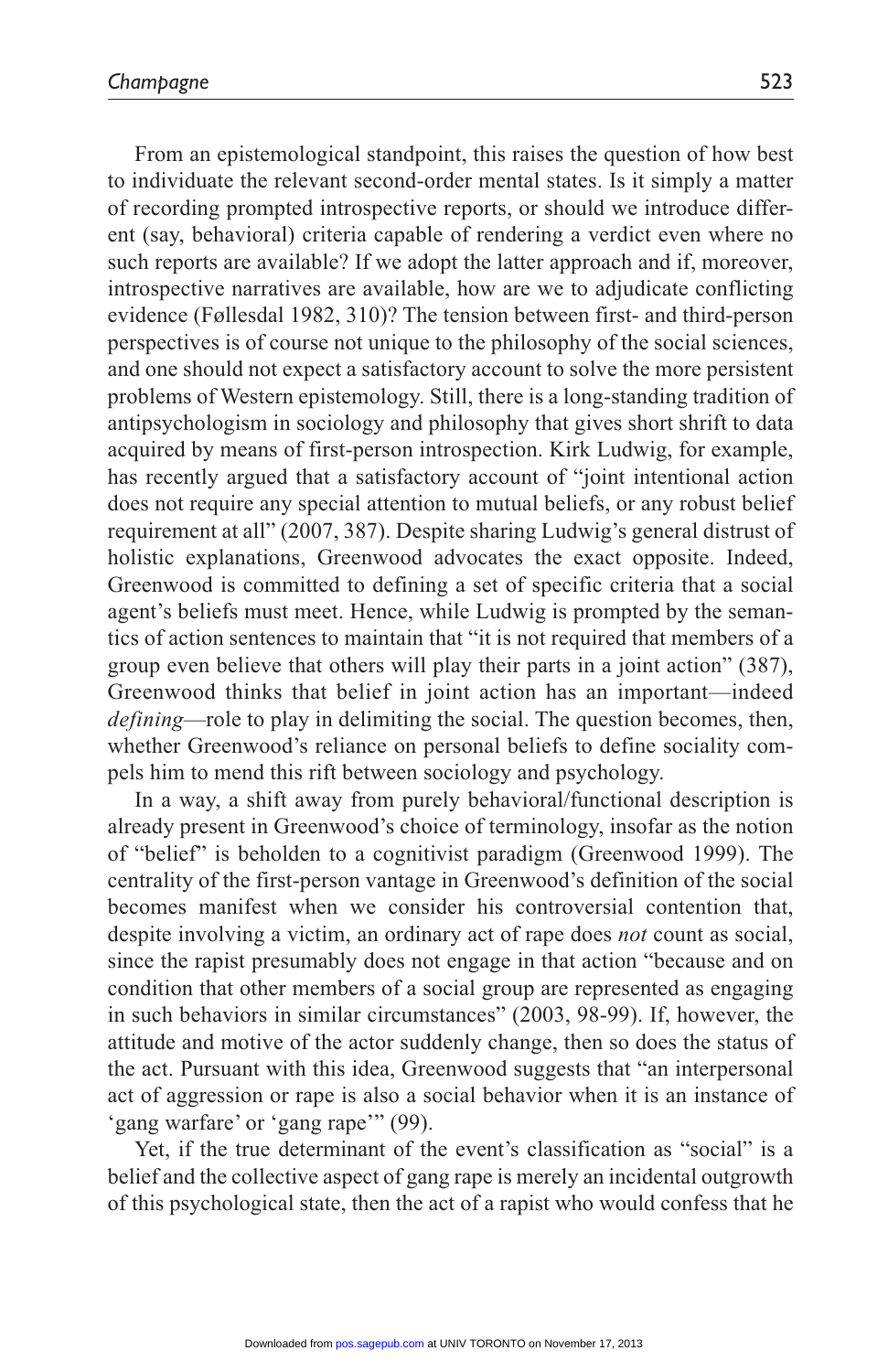acted the way he did because he was once identified as a rapist in a psychiatric test (e.g., "That's what we rapists do") would suddenly qualify as "social" in the sense promoted by Greenwood—and this, *without there being any actual confederates* (at the scene or anywhere else on the planet). I think this is unacceptable/incoherent.

Greenwood writes that "social forms of cognition, emotion, and behavior do not entail the existence of social groups, although as a matter of fact they are generally causally tied to them" (2003, 102). I admit that I have a hard time making sense of this claim. If "as a matter of fact" siblings are causally tied to one another, does not the existence of one "entail" the existence of the other? Greenwood of course qualifies the causal link by saying that social forms of cognition are "generally" tied to the actual existence of social groups. I am concerned with whether the cases that escape this supposed trend make any sense.

Since Greenwood maintains that beliefs, attitudes, and actions can be engaged in socially as well as individually (as defined above), he believes that social psychology forms an integral component of both psychology and sociology and indeed serves as an essential bridge between psychology and sociology (Greenwood 2004). So his distinction between socially versus individually engaged beliefs and attitudes is orthogonal to the distinction between doing things in the absence or presence of other persons (essentially the difference between social psychology and "crowd psychology"). If we construe the presence of persons in a narrow way as immediate proximity, I do not dispute that they can be dispensed with. After all, it is untendentious that social beliefs can exist without fellow believers literally surrounding one (e.g., solitary genuflection in an empty place of worship). My concern is whether Greenwood's account can survive if, contrary to the "general" tendency, no causal ties whatsoever obtain such that no fellow believer was *ever* present elsewhere. It seems to me that, under such circumstances, it would be confused to label the relevant belief "social." Hence, I argue that causal ties between agents do not "generally" accompany social beliefs; rather, they *must* accompany such beliefs.

Of course, the transitive chain causally uniting fellow believers does not have to be as blunt as standing in the very room. The dominoes can trace a complex path, and one could even relax the causal requirement so that discourse can act as an efficacious conveyor. Going back to the previous example, one could argue, following Popper (1957, 14-16) and Hacking (1986), that a person simply would never entertain a thought to the effect that he is "a rapist" without the concept being minimally coined and/or held by someone *else* at some time. The very self-identification linking an individual to an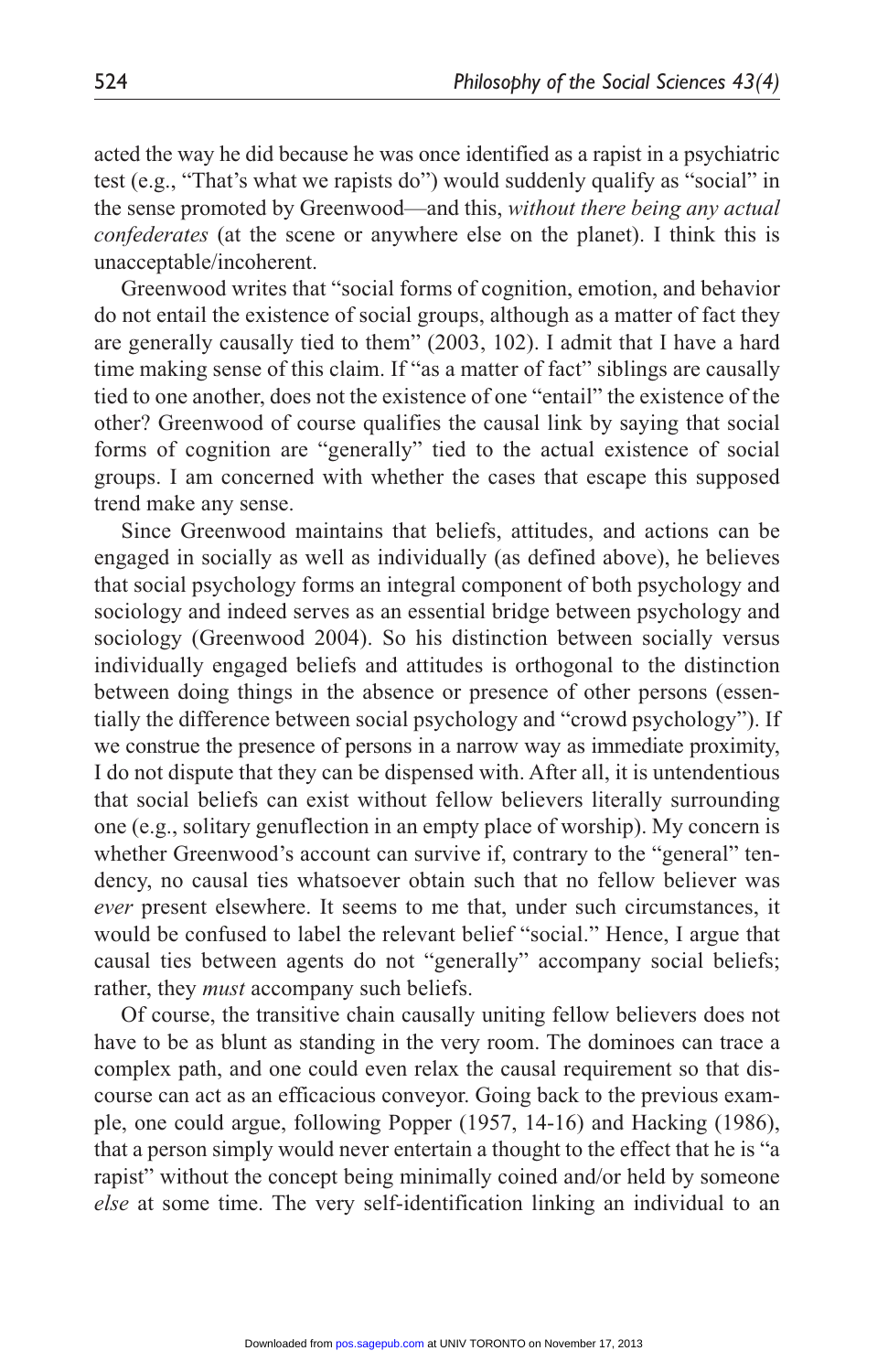explicit personality type seems to ensure the existence of other like-minded people, since "human beings are agents who act according to descriptions and therefore their courses of action and nature depend on the available descriptions" (Martínez 2009, 217). I think this is basically right. If so, then the intersubjective provenance of the relevant concepts/categorizations would need to be written into the theory. As things stand, no such story is offered by Greenwood (despite the fact that his philosophy may well have the resources to say something informative in this regard; see Greenwood 1994, 39-40). Hence, his extant account of the social allows for the troublesome possibility of "lone gang rape" I have just sketched.

One could reply on Greenwood's behalf that the possibility that some individuals can orient their beliefs to the *represented* beliefs and behavior of members of a social group without there being any members of that group is a simple consequence of the fact that an individual can misrepresent the beliefs that a population shares. No doubt this is rare, but there would seem to be real-life examples, which Greenwood cites: the Bennington students who oriented their attitudes to what they falsely believed were those of the (very secretive) elite group at the college and rookie members of combat groups who oriented their attitudes to what they falsely believed were the macho attitudes of the members of elite combat groups. However, none of these cases gainsay my basic criticism, insofar as the use of the plural and the existence of the poorly emulated targets (at some place, at some time) shows that, while students and soldiers can err in their attempt to conform to their peers, such errors are parasitic on the factual existence of other likeminded persons (otherwise, their conduct would not count as erroneous). If Greenwood's contribution consists merely in factoring the fallibility of mind reading into the mix, then it borders on the trivial and can be appropriated by any party in the holism/individualism debate.

## **On the Need for Real Others**

Social facts are seemingly paradoxical in being at once real yet dependent on human minds for their very existence (Jarvie 1972, 152-154; Searle 1997). Greenwood's criterion adds an interesting twist to this (already puzzling) situation, since on his view it is ultimately the manner in which one holds a belief that determines whether the belief in question qualifies as social. Now, Greenwood recognizes that "these characterizations might appear to be objectionably circular, since social forms of cognition, emotion and behavior are characterized by reference to social groups, and social groups are themselves characterized in terms of shared social forms of cognition, emotion and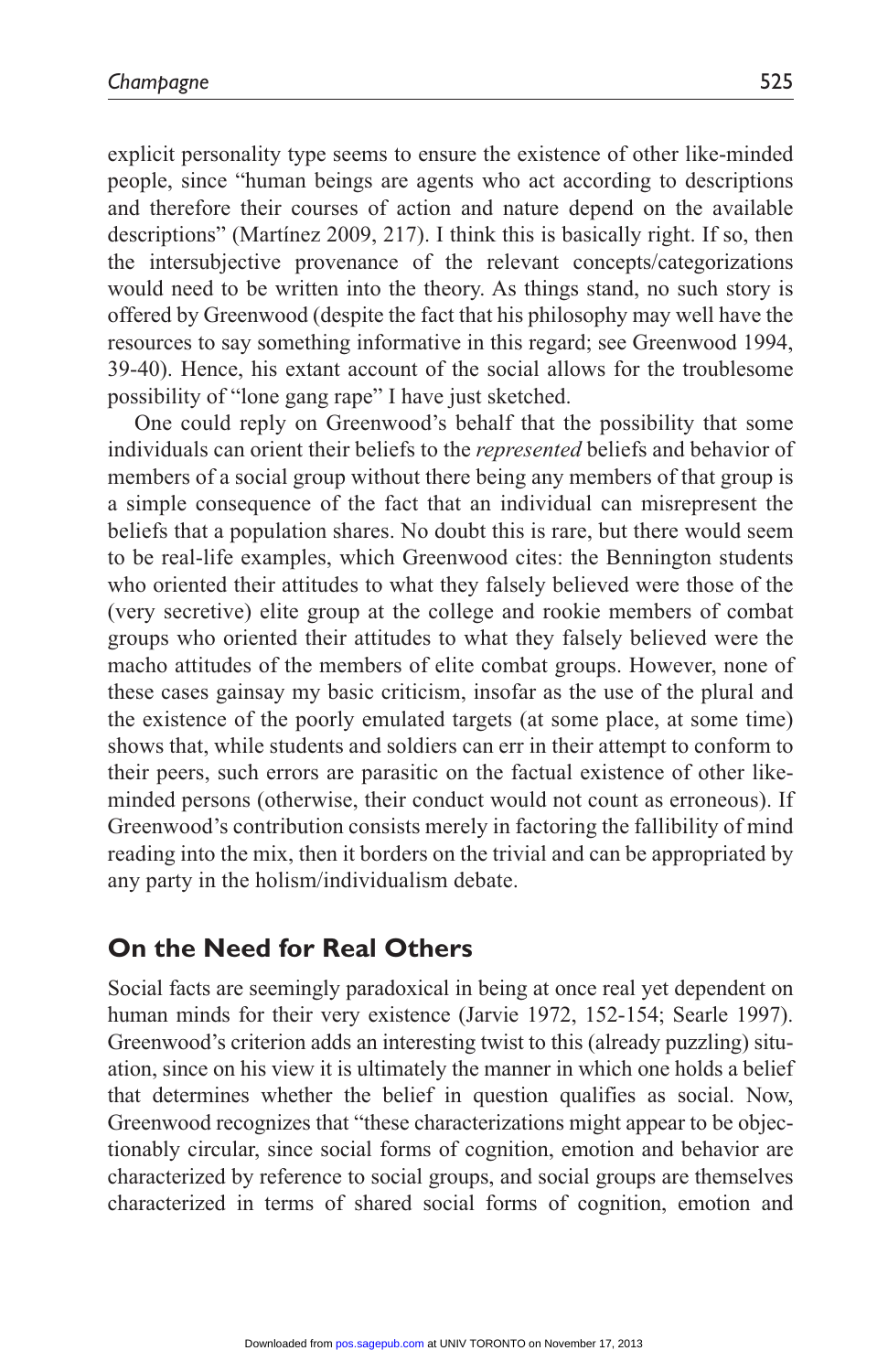behavior" (2003, 101). In an effort to disentangle himself from this accusation, Greenwood adopts a deflationary stance and quotes Georg Simmel to the effect that "the consciousness of constituting with the others a unity is actually all there is to that unity" (1959, 338; see Guala 2010).

This appeal misses the mark, though. It is invoked to show that bootstrapping is all there is to social phenomena, such that identifying the presence of (on this view, benign) circular reasoning cannot be held as a reproach against such phenomena. Fair enough. But to the extent that belief in unity indeed constitutes unity, Greenwood is no longer entitled to hold that "it is strictly immaterial whether members of the represented population do in fact hold or engage in the relevant form of cognition, emotion or behavior" (2003, 102). There is no doubt that a given member of a social group can severely misrepresent the actual reasons underwriting the cohesion of that group. An individual may think, for example, that others are like her in coming for the coffee and doughnuts, when in fact they have come to mourn the deceased. Given this discrepancy in the beliefs held, are they a group of moochers or mourners? A tenable account of the social must attend to this nontrivial misalignment in commitments, since it has the power to cash out in concrete situations. If the moocher's motivations were somehow revealed at the funeral, who would be ousted as inappropriate? One may stand by one's convictions in the face of adversity and dissent. However, on pain of selfcontradiction, an exposed pariah cannot declare to all in attendance that it is *they* who are wrong in their motives whilst holding fast to her erstwhile belief that she is engaging in a collective activity.

Since reason holding is made explicit in reason giving (Brandom 1998), I argue that public disclosure of one's second-order beliefs for doing such and such must survive some sort of extrapersonal approval or recognition for a social belief to truly deserve the label. Simmel's line about the constitution of unity might thus be more profitably read in a "contractualist" key. Not incidentally, Gilbert's nonholistic construal of the social, which Greenwood draws much inspiration and theoretical guidance from, originally sprang from a study of David Lewis's (1969) work on *convention*, which Lewis conceived as "practices established within coordination problem situations" (Gilbert 1981, 41).

Consider the prisoner's dilemma. In this scenario, the game-theoretic reasoning of a given player is typically expressed by a belief that "I will do this *because she* will do this"—the symmetry in the players' situations binding their beliefs like interlocking rings. Margaret Gilbert exploited this structure precisely because it does not require one to countenance some third supraindividual agency. Such a scenario nevertheless requires that, at minimum, "two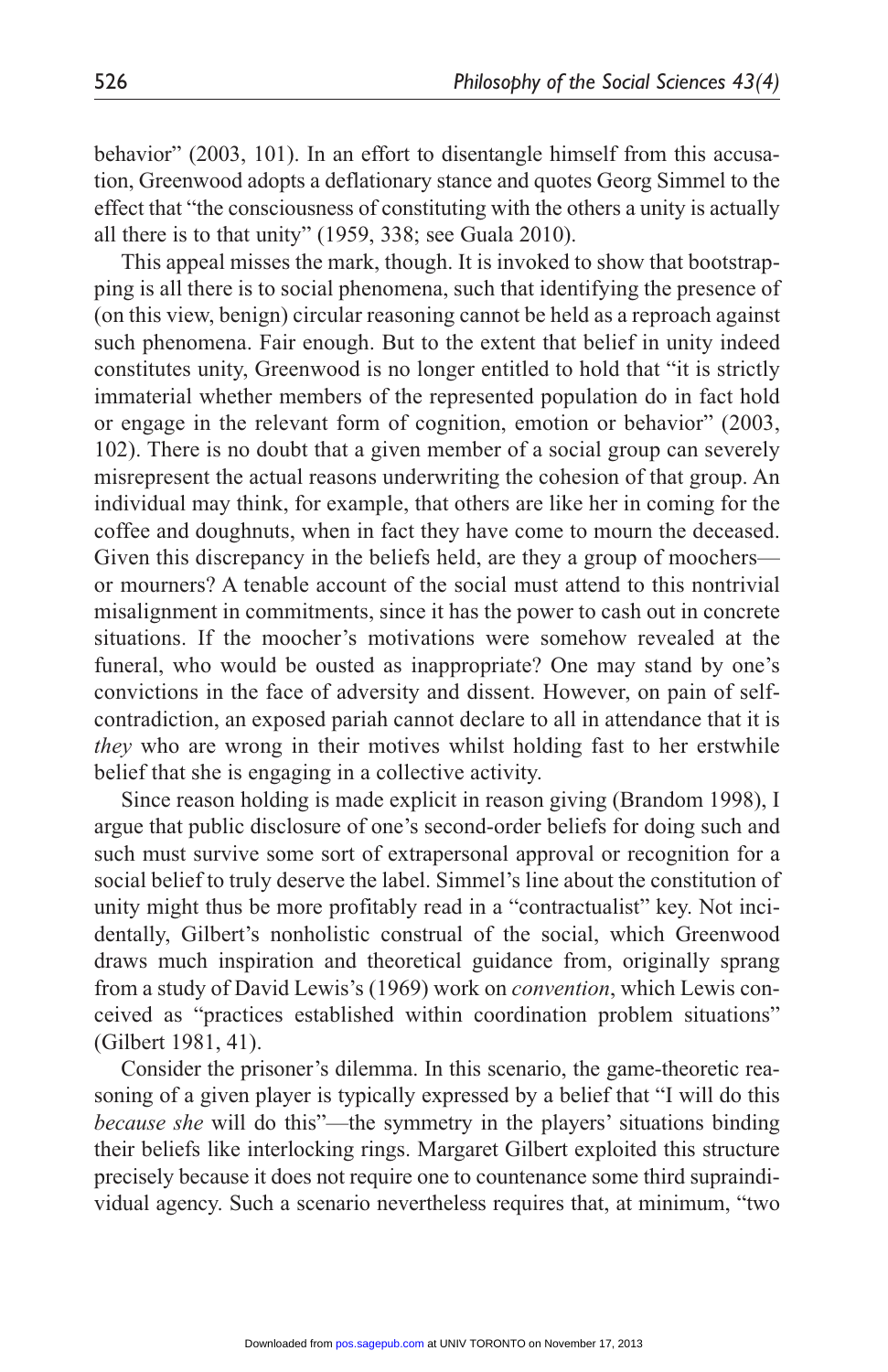or more agents are involved" (Gilbert 1990, 1), even if one of the players is being fed misinformation by another party. A similar clause does not figure anywhere in Greenwood's proposal. Accordingly, his delimitation of the social allows for the whole dynamic to unfold where only a single agent is involved. Short of introducing appropriate qualifications, I submit that this is an unacceptable consequence. Referentially opaque belief in joint action (i.e., the kind one is never wrong about) is too permissive and must be indexed to some *factual* measure of joint action, on pain of letting infallible first-person mental states possibly mark out noncollective "collective" phenomena.

With an additional coordination or "triangulation" (Davidson 2001) criterion in place, if at least one other person comes to the funeral for coffee and doughnuts, they will form a deviant social group—but a *social* group nonetheless (the case of religious genuflection happens to meet this demand). If, however, we do not require at least one other person to partake in the relevant belief(s), we will be methodologically bound to study whatever delusions Robinson Crusoe might entertain, simply on account of his mistaken surmise that that would be the "English" thing to do. Such a first-person belief is certainly psychological fair game; but it hardly seems germane to sociological inquiry.

## **Conclusion**

Expanding on Gilbert's notion of "plural subjecthood" (1992, 408), John Greenwood writes that members of bona fide social groups "conceive of their joint actions as 'our' action" and that "aggregates of individuals are constituted as social collectives by this very special conception by members of their relationships and interpersonal commitments" (1991, 222-23). On this view, it is a personal conception—not an impersonal fact or pattern that distinguishes haphazard human collectives from those that answer to a truly "social" rationale. The case of the "lone social actor," however, brings to the fore an unattractive consequence of letting so much hang on secondorder mental states.

One could of course bite the bullet and accept that such cases fall within the ambit of sociology. The issue, then, is whether it is consistent for Greenwood to hold that (1) what makes something "social" is *nothing but* a person's beliefs and (2) the social sciences are autonomous from (and irreducible to) psychology. Greenwood's demand that one represent others as doing or believing such and such is the cornerstone of his proposal, and it is hard to see what would remain were one to discard it. Still, since he wants to retain (2), I have argued that (1) needs to be either discarded or qualified.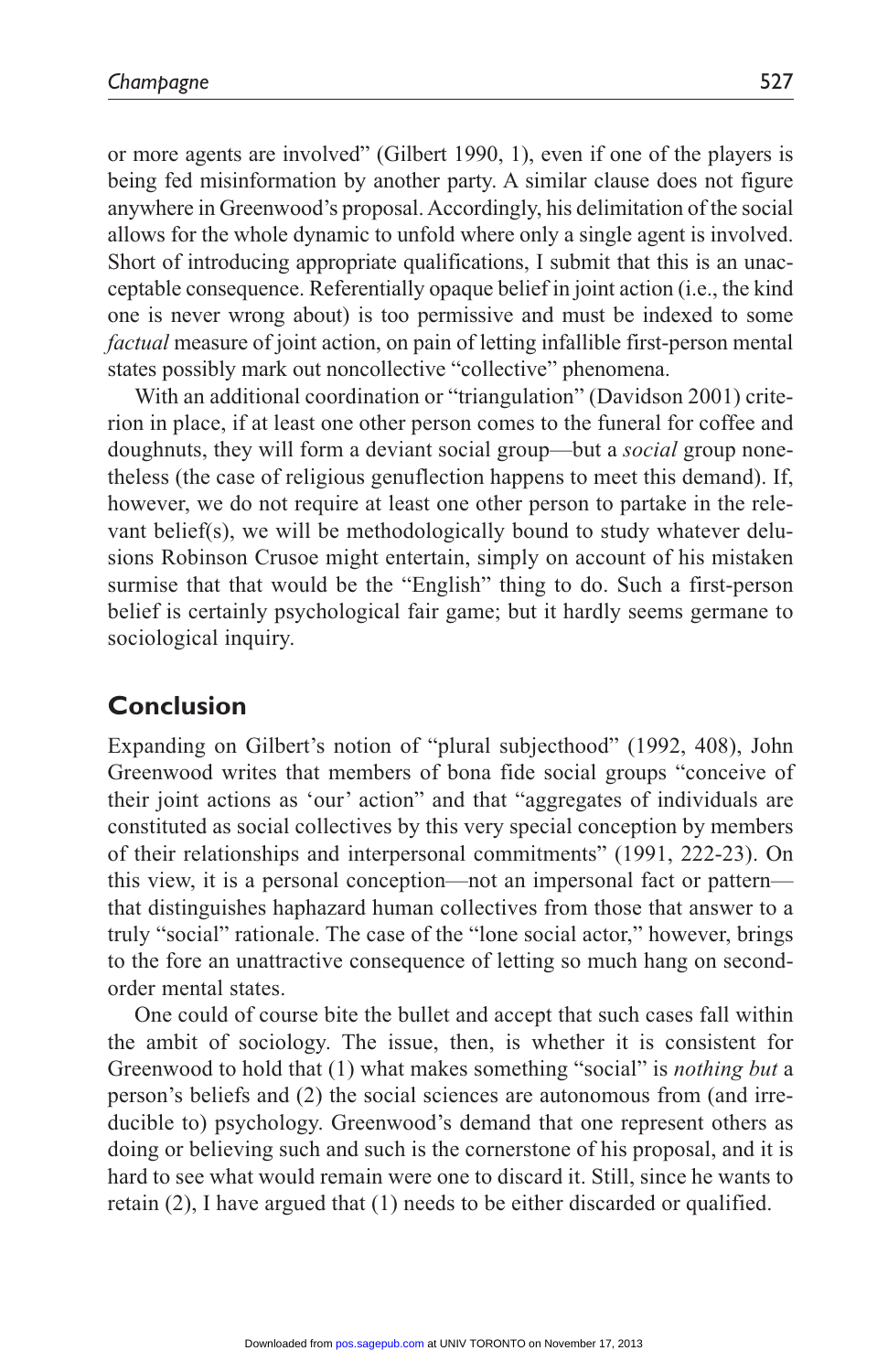To be sure, if one is to be nondogmatic in the search for reflective equilibrium, relinquishing the claim of disciplinary autonomy expressed in thesis (2) has to be a live option. Greenwood would not necessarily be closed to this, since he has voiced suspicions that "there may be good grounds for abandoning some of these disciplinary divisions and talking instead about human science or the science of persons" (1991, 225). While such an ecumenical spirit may be dominant at present (Marchionni 2008), one must not lose sight of the fact that blurring a boundary has repercussions for both fields adjacent to that boundary. What I recommend, then, is a hybrid firstand third-person delimitation of the social—adding externalism that spills outside the first-person vantage so as to ensure that Greenwood's interpretation does not collapse Gilbert's promising game-theoretic insight into an implausible psychologism.

I might note in closing that this amendment makes no concession to holism: requiring a minimum of two individuals to hold a belief is still an individualist move, insofar as asking for "more of the same" does not commit one to countenancing something "more" ontologically (it is perfectly okay, for instance, for a materialist to complain that she needs a certain quantity of matter to satisfactorily account for a given phenomenon). Those persons need to be related in some causal way for their belief(s) to be truly shared, and although I have opted not to pursue any positive alternative, I suspect that tracking the availability of a given categorization (or "meme") might do the trick. In any event, if my diagnosis is correct and "one" is in fact being "alone," Greenwood might revise his assessment that "social sciences such as sociology and social psychology have suffered as scientific disciplines precisely because . . . many have tended to follow Durkheim's illustrative example of a crowd" (1991, 222).

#### **Acknowledgments**

For helpful comments on earlier versions, I would like to thank Muhammad Ali Khalidi, Abigail Klassen, Walter Sinnott-Armstrong, and audience members at York University's 2011 PGSA Conference.

#### **Declaration of Conflicting Interests**

The author(s) declared no potential conflicts of interest with respect to the research, authorship, and/or publication of this article.

#### **Funding**

The author(s) disclosed receipt of the following financial support for the research, authorship, and/or publication of this article: Research for this work was supported in part by an Ontario Graduate Scholarship.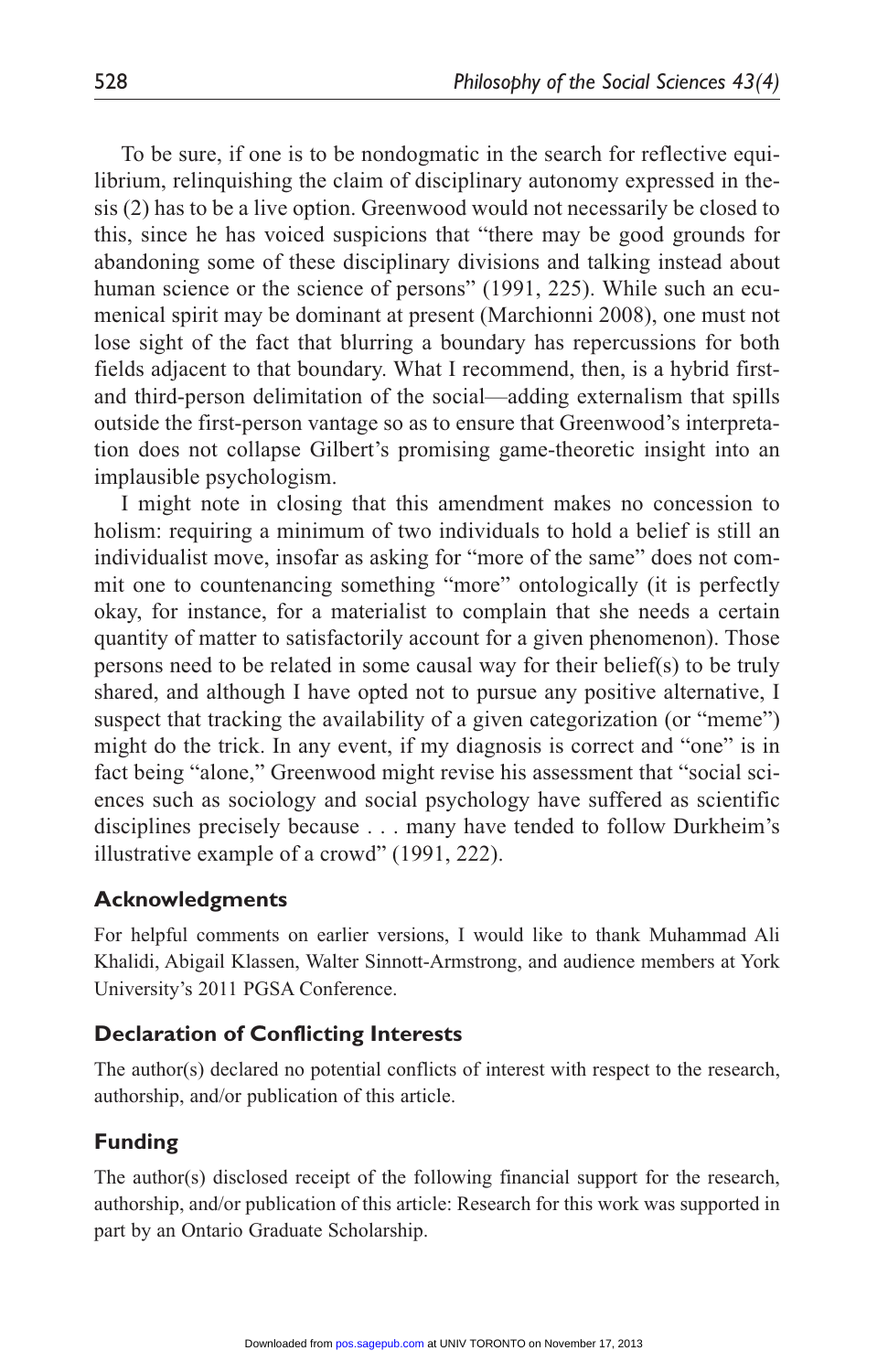#### **References**

- Brandom, R. 1998. *Making it explicit: Reasoning, representing, and discursive commitment*. Cambridge: Harvard University Press.
- Davidson, D. 2001. *Subjective, intersubjective, objective*. Oxford: Clarendon.
- Durkheim, E. (1895) 1990. *The rules of the sociological method*, edited by S. Lukes and translated by W. D. Halls. New York: Macmillan.
- Føllesdal, D. 1982. The status of rationality assumptions in interpretation and in the explanation of action. *Dialectica* 36 (4): 301-16.
- Gilbert, M. 1981. Game theory and *Convention. Synthese* 46 (1): 41-93.
- Gilbert, M. 1990. Rationality, coordination, and convention. *Synthese* 84 (1): 1-21.
- Gilbert, M. 1992. *On social facts*. Princeton: Princeton University Press.
- Greenwood, J. D. 1989. *Explanation and experiment in social psychological science: Realism and the social constitution of action*. New York: Springer-Verlag.
- Greenwood, J. D. 1991. The mark of the social. *Social Epistemology* 5 (3): 221-32.
- Greenwood, J. D. 1994. A sense of identity: Prolegomena to a social theory of personal identity. *Journal for the Theory of Social Behaviour* 24 (1): 25-46.
- Greenwood, J. D. 1999. Understanding the "cognitive revolution" in psychology. *Journal of the History of the Behavioral Sciences* 35 (1): 1-22.
- Greenwood, J. D. 2003. Social facts, social groups and social explanation. *Noûs* 37 (1): 93-112.
- Greenwood, J. D. 2004. *The disappearance of the social in American social psychology*. New York: Cambridge University Press.
- Guala, F. 2010. Infallibilism and human kinds. *Philosophy of the Social Sciences* 40 (2): 244-64.
- Hacking, I. 1986. Making up people. In *Reconstructing individualism: Autonomy, individuality, and the self in Western thought*, edited by T. C. Heller. Stanford: Stanford University Press.
- Jarvie, I. C. 1972. *Concepts and society*. London: Routledge & Kegan Paul.
- Lewis, D. 1969. *Convention: A philosophical study*. Cambridge: Harvard University Press.
- Ludwig, K. 2007. Collective intentional behavior from the standpoint of semantics. *Noûs* 41 (3): 355-93.
- Marchionni, C. 2008. Explanatory pluralism and complementarity: From autonomy to integration. *Philosophy of the Social Sciences* 38 (3): 314-33.
- Martínez, M. L. 2009. Ian Hacking's proposal for the distinction between natural and social sciences. *Philosophy of the Social Sciences* 39 (2): 212-34.
- Pettit, P. 2009. The reality of group agents. In *Philosophy of the social sciences: Philosophical theory and scientific practice*, edited by C. Mantzavinos. Cambridge: Cambridge University Press.
- Popper, K. R. 1957. *The poverty of historicism*. London: Routledge & Kegan Paul.